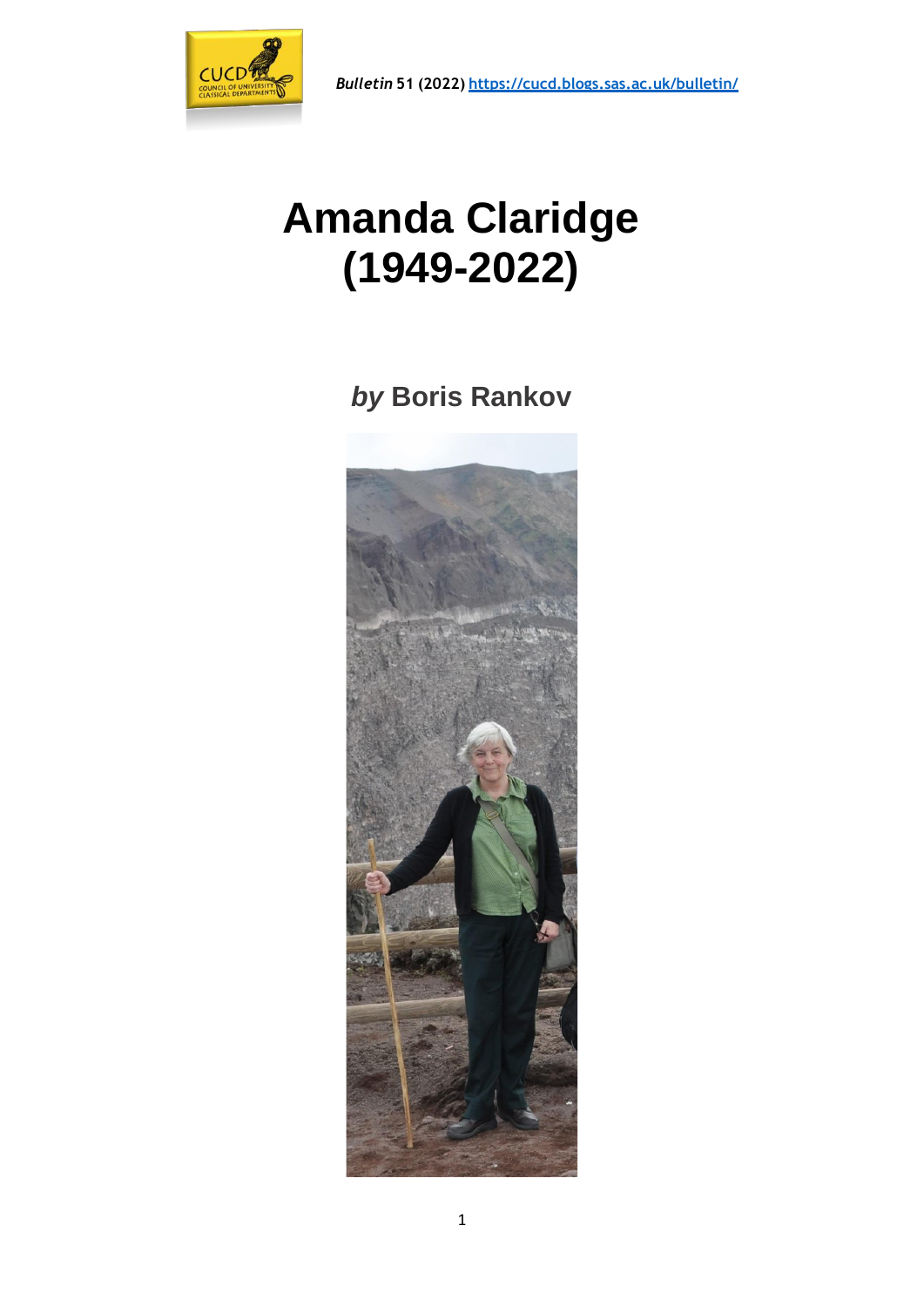

Amanda Claridge (1949-2022) took her undergraduate degree at the Institute of Archaeology in London, at that time still independent before it became part of UCL, and was one of the last generation of scholars who did not need a doctorate to pursue an academic career. She began as a Rome Scholar in Classical Studies at the British School in Rome, one of the UK's most important overseas research institutes, from 1973 to 1975, and rapidly acquired a reputation as a leading expert in ancient sculpture and the marble trade. In 1976, together with J.B. Ward-Perkins, she curated and produced the catalogue for the legendary 'Pompeii A.D. 79' exhibition at the Royal Academy in London which then toured the United States of America. At the same time, she herself crossed the Atlantic to Princeton University, where she taught classical art and archaeology for three years before returning to the British School in Rome in 1980 as its Assistant Director.

Amanda quickly became a central figure in the day-to-day operation of the School, known to a whole generation of British, Italian and international scholars and artists who visited or stayed there, whilst developing the deep knowledge and understanding of the ancient and later city which underpinned her work and which was recognised by her election as a Fellow of the Society of Antiquaries in 1986. She also carried out fieldwork in the city and beyond, including an extraordinary excavation of the roof and attic of the Arch of Septimius Severus in the Roman Forum. In 1983, she began the survey, excavation and publication of Vicus Augustanus, a settlement for workers on a vast estate belonging to the Roman emperors near the coast outside Rome, which today forms part of Castelporziano estate of the President of Italy. She conducted campaigns there almost every summer for the rest of her career, and in recognition of this she was appointed a Commendatore of the Italian Order of Merit by the Italian government. From 1988, she also began a project which continued for over 30 years cataloguing the 'Paper Museum' of 6000 antiquarian prints and 8000 drawings left by the 17th-century scholar Cassiano dal Pozzo, including many held in the Royal Library at Windsor Castle.

After fourteen years at the British School, Amanda returned to Britain in 1994 to work at the Institute of Archaeology in Oxford, where she held a lectureship at St John's